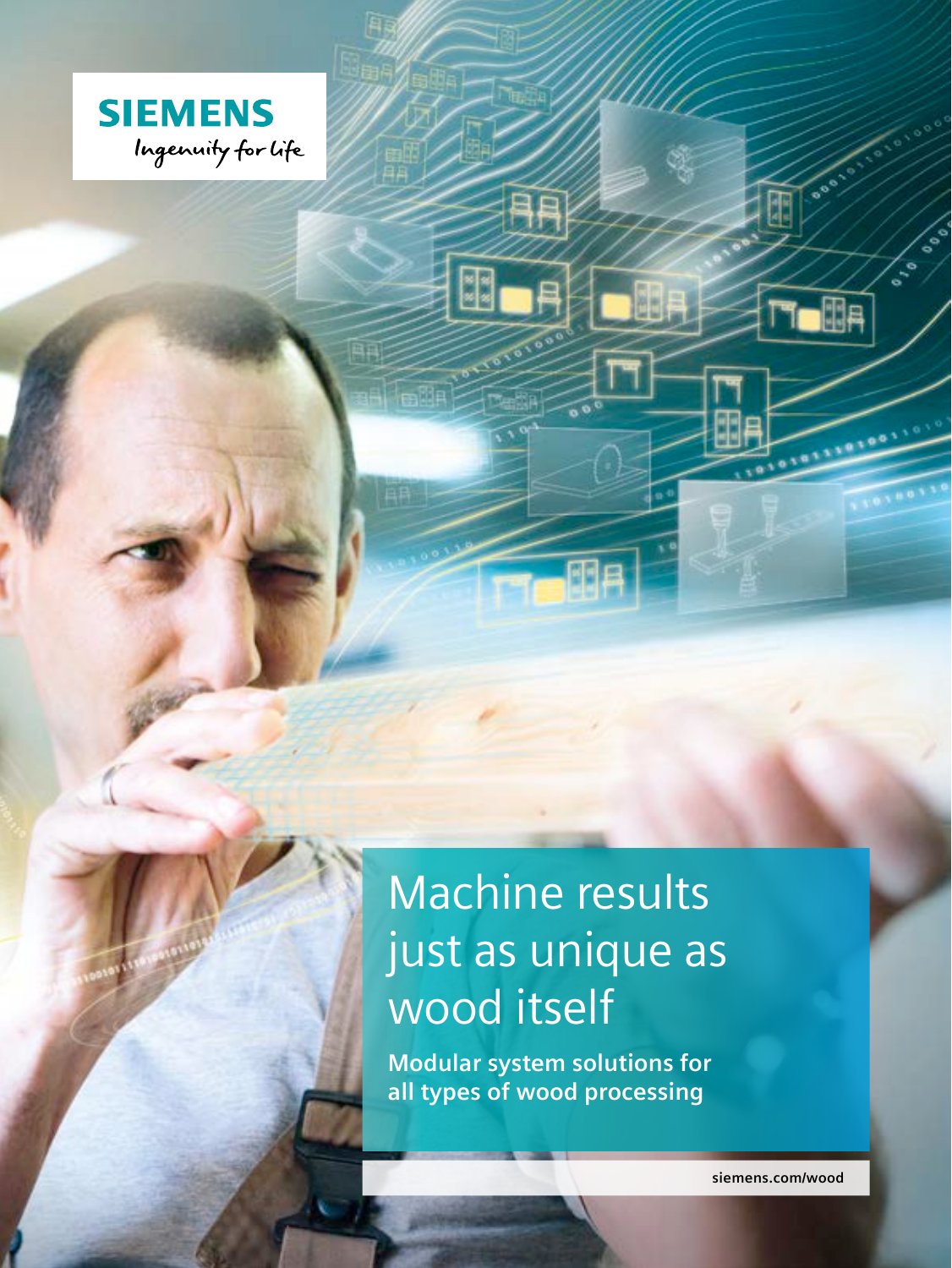

# Leading-edge solutions for sustainable success

**We give answers to central issues of the wood sector**

**The challenges of the wood sector are extremely diverse and can only be addressed based on innovative, holistic solutions and extensive sector and application know-how. We are there to support you when it comes to key issues – because what moves the market also moves us.**

## *"Is there a partner who can reliably help address my challenges?"*

#### **Partnership as basis for future perspectives**

As globalization continues, companies active in the wood sector are coming under more competitive pressure. This calls for a strong partner with seamlessly integrated and holistic solutions, and an extensive portfolio for every processing step. From material production through to manufacturing the final product, from the sawmill to CNC machining center: With Siemens, you can quickly and efficiently tackle your drive and automation tasks. On the one hand, this is based on our extensive portfolio for all types of wood processing machines. On the other hand, on Totally Integrated Automation (TIA) – our industrial automation, which stands for the efficient interoperation of all automation components.

The open system architecture of TIA covers the complete production process and utilizes common attributes across the board: consistent data management, global standards and unified hardware and software interfaces. At each process step, you benefit from higher efficiency – and in turn, from an overall higher degree of competitiveness. Whether it be safety and security, efficient man-machine communication, enhanced plant and system availability or intelligent data analysis: We offer the optimum solutions to address each of your challenges.

### *"How can I boost efficiency over my complete value-added chain?"*

#### **Digital Enterprise Suite**

Digitalization offers undreamt-of possibilities and potential to increase your value added. Having said that, as real and virtual worlds merge, new challenges also crystallize out. Manufacturing companies must drastically reduce their production times and massively increase their flexibility to address the ever-increasing trend for individualized mass production.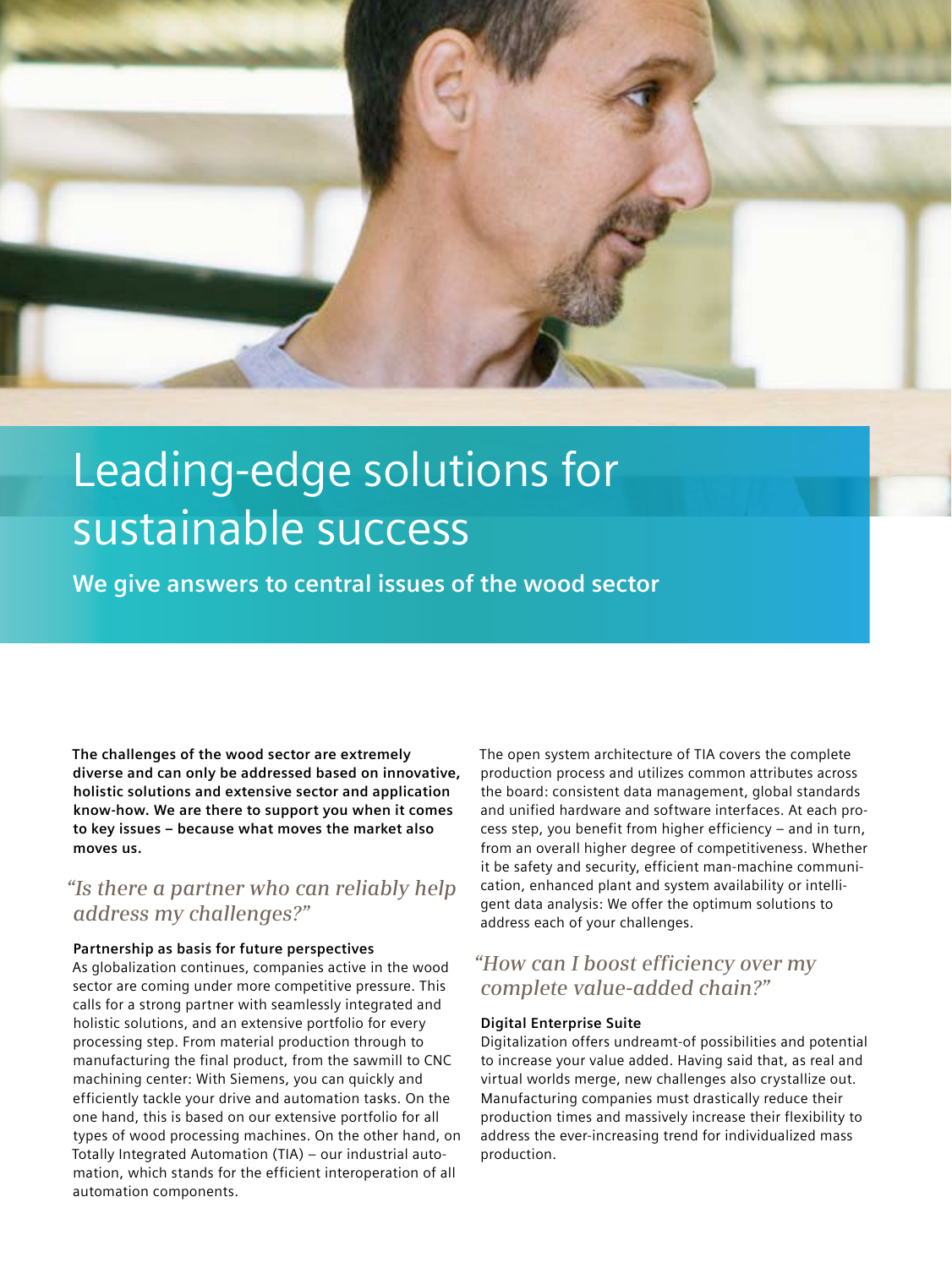

**A partnership with Siemens – your advantages at a glance:**

- **• Planning reliability**
- **• Short time to market**
- **• High degree of availability**
- **• Security of development**
- **• Security of investment**
- **• Scalable systems**
- **• Optimum processing quality**

Efficient and innovative solutions for integrating data along the complete value-added chain are required in order that all of this can be successfully implemented. Siemens has a portfolio of hardware and software products that facilitates data to be seamlessly exchanged between development, production and suppliers. This in turn makes it possible to completely and digitally emulate the real physical process itself. Today, Digital Enterprise Suite, our seamlessly integrated automation solution, already addresses the main requirements of Industrie 4.0.

### *"Do I have the possibility of protecting my plants and systems against cyber attacks?"*

### **Industrial Security**

When it comes to the challenges relating to security that increasing digitalization is bringing with it, protecting plants and systems against external cyber attacks is becoming increasingly important. Industrial Security is a core element of Digital Enterprise, Siemens basic solution on the path to Industrie 4.0. With its "Defense in Depth", Siemens is offering a multi-level security concept based on three pillars – plant security, network security and protecting system integrity – which extends down into the control level.

*"How do I ensure that I'm effectively protecting my plants and systems?"*

#### **Safety Integrated**

Demands relating to the functional safety of plants and machines is continually on the rise. In addition to the increasingly more stringent legislation, also the increasing demands relating to productivity and availability. With our Safety Integrated, we can offer you seamless integration of safety functions in your standard automation. Our extensive and seamless solutions reliably protect man, machine and the environment – and address today's as well as future demands relating to cost effectiveness and flexibility.

### *"Where can I find long-term support for my individualized machine concepts?"*

#### **Extensive services**

Mechatronic machine concepts are based on mechanical elements, electric drive technology and motion control software. The better these components are harmonized and coordinated with one another, the higher the potential to boost machine performance. Whether classic machine concepts or demanding robot handling: Our mechatronic support team can help you when optimizing the precision and productivity of any machine – and when implementing your customized machine concepts. The results are secured using machine analyses and simulation.

In order that your machine automation runs as efficiently and smoothly as possible, our support teams are there to help you with the know-how of Siemens application engineers in 19 countries.



**You can find additional information and application examples at siemens.com/wood**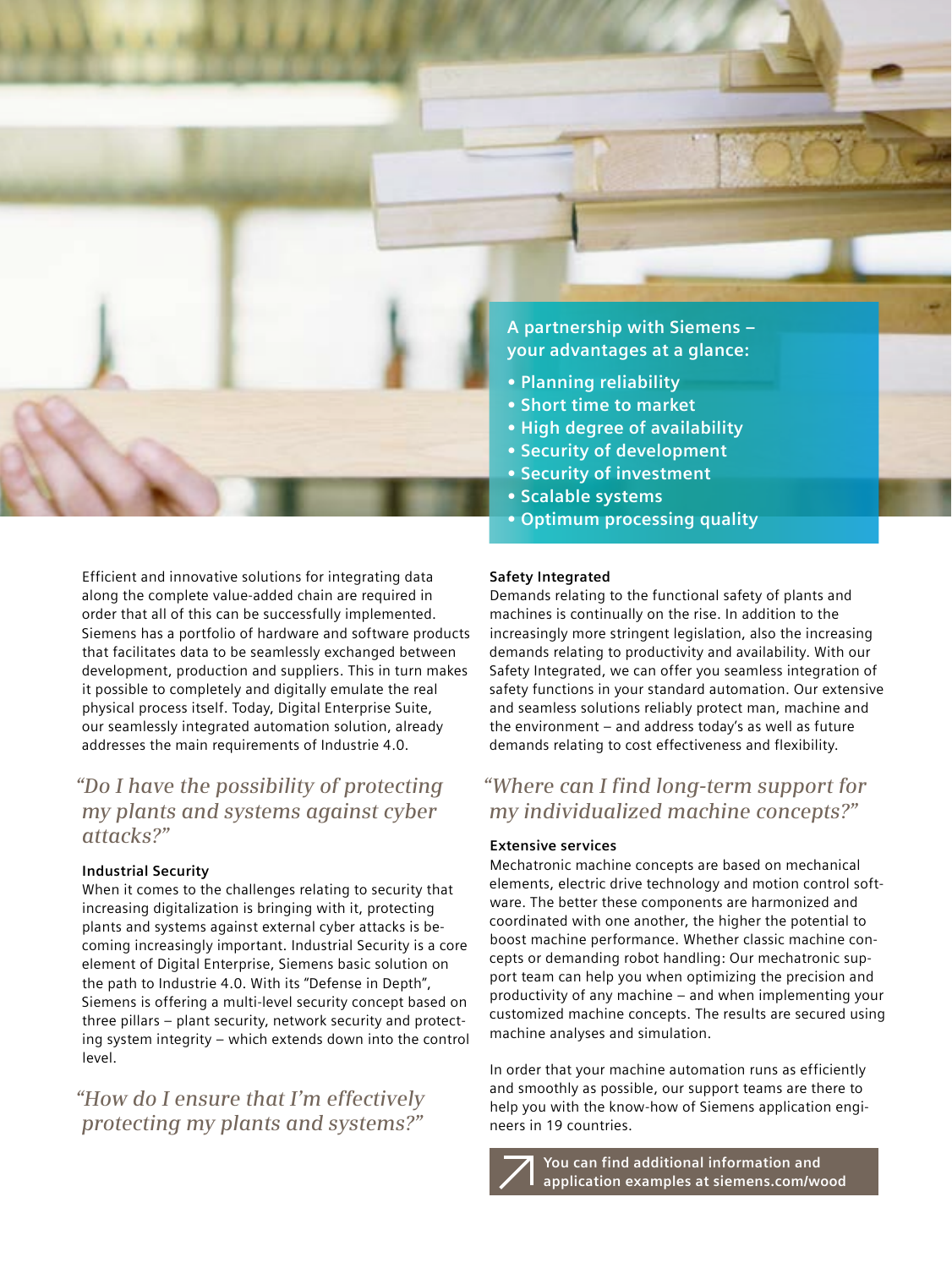## From the sawmill to the final product

**The optimum, innovative solution for every requirement – based on many years of experience**

**Woodworking and timber processing machines have many tasks. The requirements in each individual segment of the wood industry are just as specific as the applications themselves are varied. We offer the optimum solutions for many woodworking and timber processing machines based on our many years of experience in the project business – and our unique portfolio of drive and automation technology.**



#### **Solutions for sawmills**

In a sawmill, one thing is more important than anything else: speed. This is why our extensive portfolio of controls and drives is the right choice. With our solutions, we ensure a high cutting yield with a high processing speed – making your sawmills significantly more productive.

#### **Your advantage:**

- **High production rates** by optimally coordinating the control and plant and/or motor
- **Effective implementation of safety requirements** – integrated fail safety of the drives, through the I/O up to the control system
- **Maximum protection** of your application based on integrated knowhow protection
- **High degree of plant/system availability** based on rugged products that are being continually developed and innovated

#### **Solutions for continuous particle board presses**

When it comes to automating continuous particle board presses, highest cost and energy efficiency is of paramount importance. Our globally unique portfolio of energy-saving components can be precisely adapted to address your specific production processes – therefore providing the optimum solution for each and every press line.

**Your advantage:** 

- **High cost- and energy-savings** using new motor and drive technologies that are more energy-efficient
- **Consistent particle board quality** based on perfectly harmonized and coordinated automation solutions
- **Highest precision and availability** using a high-performance bus system (PROFINET IRT)
- **Straightforward and fast engineering** using the TIA Portal

#### **Solutions for short-cycle presses**

Short-cycle presses are judged by their output per unit time – and they must supply a consistently high quality. With our portfolio, solutions can be implemented that help reduce the pressing and loading times, therefore playing a crucial role in increasing speed, reliability and cost effectiveness.

#### **Your advantage:**

- **Full planning security** with a high availability of spare parts going far beyond what is available as standard in the market
- **High availability** based on systemtested drive solutions that are coordinated with one another
- **Short time-to-market** through series commissioning in the TIA Portal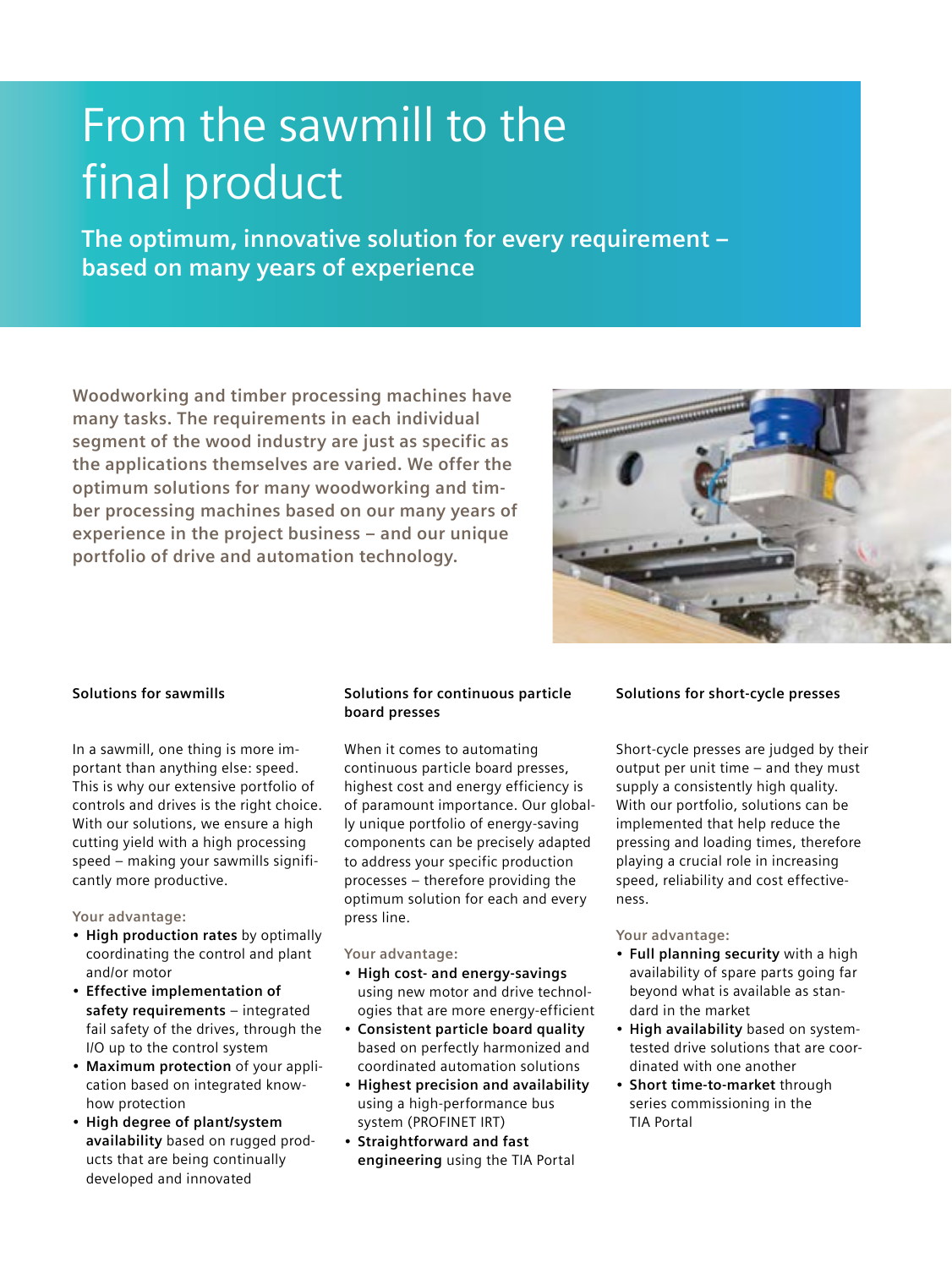

#### **Solutions for wide belt sanders**

When it comes to wide belt sanders, efficiency and cost effectiveness have utmost priority – requirements that can be optimally satisfied using our scalable portfolio. In any case, with our systems, you can depend on high availability and productivity.

#### **Your advantage:**

- **Simple implementation** of innovative operating concepts through the TIA Portal
- **Short cycle times** by employing a drive system with high dynamic performance
- **Security of investment in the future** by securing product availability and comprehensive support over many years
- **High degree of cost effectiveness** of your machines by scaling the product portfolio

#### **Solutions for panel saws**

Panel saws are used both in industry as well as in the trades – and the associated machine concepts differ correspondingly. No matter what your actual specific requirements are: With our portfolio, you are always optimally equipped to address your highest demands.

#### **Your advantage:**

- **Modular and flexible machinery construction** through openness in the TIA Portal, handling options and scalable hardware
- **Price-sensitive solutions** through scalable systems
- **High productivity** through short spindle acceleration and braking times based on innovative software functions

#### **Solutions for dowel hole drilling machines**

Dowel hole drilling machines place high requirements on automation solutions. Our innovative solutions for automatic drilling machines mean that each and every format is reliably handled. These solutions are created through the perfect interaction between our control systems, converters, motors and software.

#### **Your advantage:**

- **High degree of compactness** through innovative motor and drive technology as well as a reduction in the switchgear systems employed
- **Fast positioning** using high cycle rates of the control and high-speed drives
- **Extreme safety** using extended safety functions, e.g. safe position or override of the safe speed via PROFIsafe

**You can find additional information and application examples at siemens.com/wood**

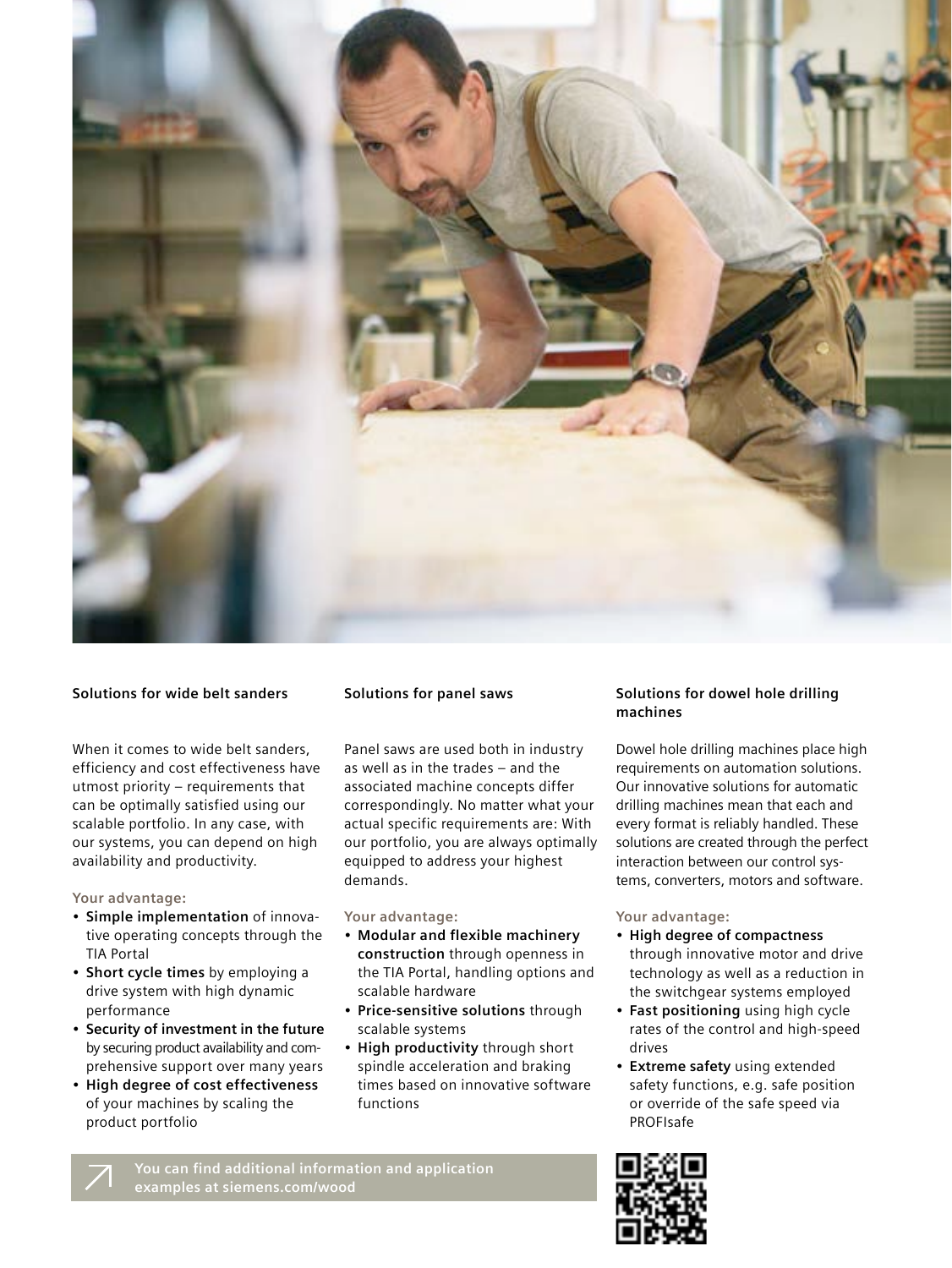*"I see tremendous potential in seamlessly linking the entire process – from the initial customer request up to the finished product by using CAD systems, where customers themselves can configure the products they require."*

**Frank J. Geppert, CEO of Popp Carpentry in Forchheim, Germany**



**Solutions for edge banders**

What also sets wood apart from other materials is its attractive optics. Edge banders must operate perfectly in order that the final product satisfies even the highest aesthetic demands. Our precise motion control and drive systems form the basis for outstanding processing quality – to achieve an invisible joint or seam.

#### **Your advantage:**

- **High throughput** through fast (1μs) and high-precision switching of the cams
- **Simple implementation** of innovative and complex operating concepts with TIA Portal
- **Precise adjustment** of the formats using servo technology and motion control



#### **Solutions for profiling machines**

Companies involved in profiling are challenged with being able to profitably produce even the smallest batch sizes. This is why our solutions for profiling machines ensure the highest degree of flexibility – from engineering through operator friendliness of the machine control up to precise profiling.

#### **Your advantage:**

- **Flexible machinery construction** using an open engineering system, scalable hardware and option handling
- **Customer-friendly support** when operating and programming
- **Short cycle times** by employing drive systems with high dynamic performance
- **High degree of compactness**  through innovative motor and drive technology as well as a reduction in the switchgear systems employed

#### **Solutions for CNC machining centers**

Irrespective of whether 3-axis or 5-axis machining centers: You can enjoy all the benefits of leading-edge technology with our drive and automation solutions. Our scalable hardware and software interact perfectly with one another to achieve first-class results – for stationary as well as complex processing or machining operations.

#### **Your advantage:**

- **Maximum flexibility** based on a modular system
- **High throughput** for repeat parts using a high-performance CNC control and up to 300% overload capability
- **Short acceleration/braking times** of the spindle, independent of the tool, based on innovative software functions
- **Extreme safety** using extended safety functions, e.g. safe position or override of the safe speed via PROFIsafe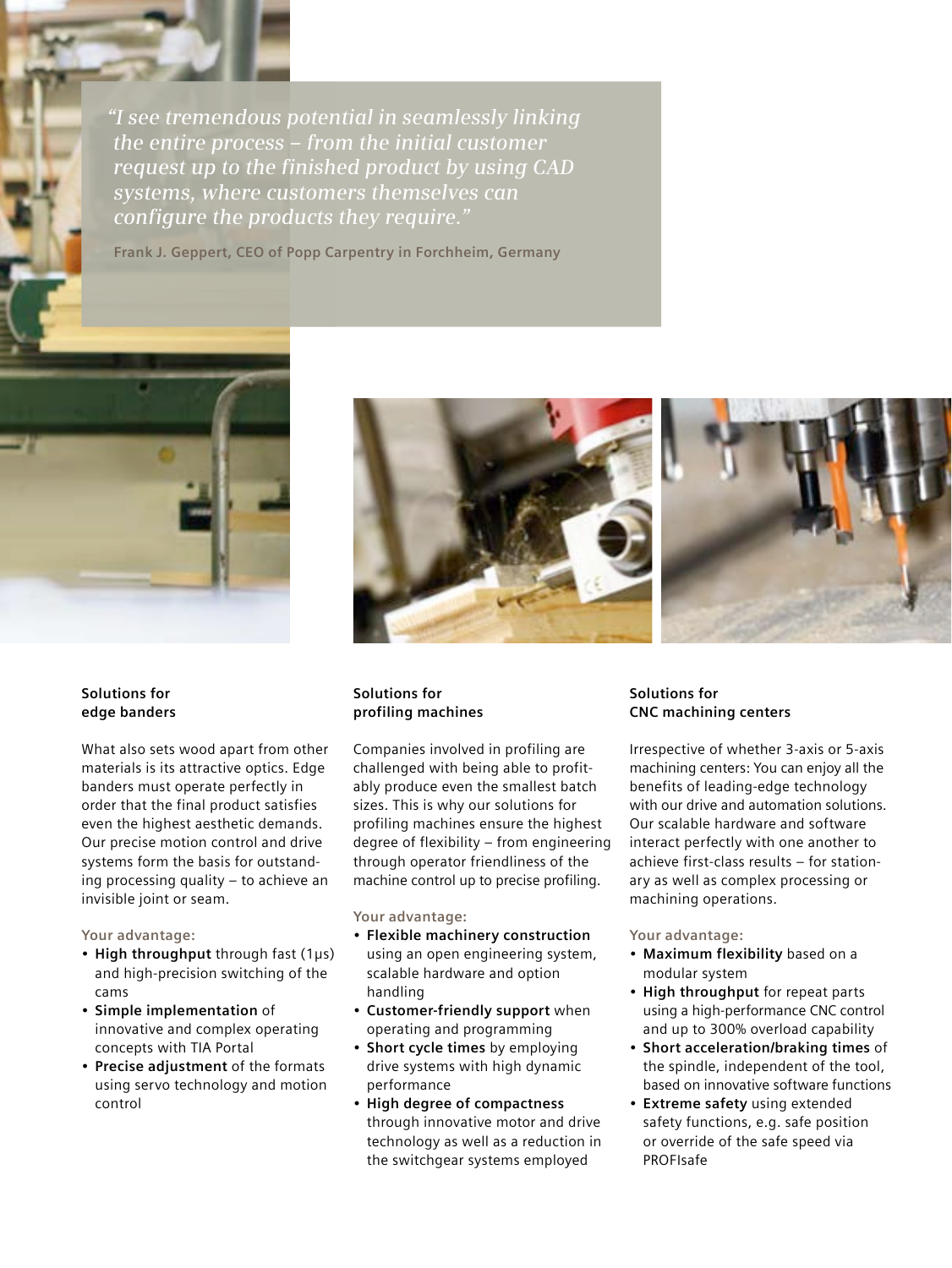## The world's largest portfolio for all woodworking & timber processing machines

**System-tested products for perfect interaction**





Today, plants and machines must operate with an even higher productivity and efficiency – and with the lowest possible costs. Our response to these challenges: System-based automation, where all the automation components interoperate perfectly with one another. Our portfolio for woodworking and timber processing machines includes system-tested products with long-term availability for all tasks. These can be optimally integrated into the TIA Portal, our leading-edge engineering framework. Further, integrated safety functions ensure that your plants and systems function safely. You benefit from an overall higher degree of competitiveness, productivity and higher plant/system availability.

#### **SINUMERIK CNC controls**

Whether basic standard CNC machines, standardized machine concepts or modular premium machine concepts: SINUMERIK is the optimum choice if your CNC control is to combine leading-edge technology and revolutionary operating concepts. The extensive portfolio offers innovative controls in all performance classes – from compact, user-friendly entry-level solutions up to a maximum of openness and flexibility.

Find out more at **siemens.com/sinumerik**

#### **SIMATIC controls and IPCs**

SIMATIC stands for automation at the uppermost level. And there are good reasons for this: SIMATIC – the core of Totally Integrated Automation – represents the highest degree of flexibility and seamlessness. With our SIMATIC controls and IPCs you can always find the optimum solution – whether for small, independent applications or highly complex automation tasks. SIMATIC IPCs are extremely attractive as they represent a unique combination of state-of-the-art technology and the highest degree of ruggedness.

Find out more at

**siemens.com/simatic**

#### **SIMOTICS motors**

Low-voltage motors, motors for motion control, high-voltage motors or DC motors: Our portfolio of SIMOTICS electric motors addresses each and every requirement. Each motor represents more than 150 years of experience. SIMOTICS motors put on a convincing show every day with their unique mixture of reliability, ruggedness and high performance.

Find out more at **siemens.com/simotics**

#### **SINAMICS converters**

From basic drives through servo drives for motion control applications with a high dynamic performance – up to customized solutions: There is an optimum SINAMICS converter to address every requirement. Also in the wood industry, they can be used in every conceivable application.

Find out more at **siemens.com/sinamics**